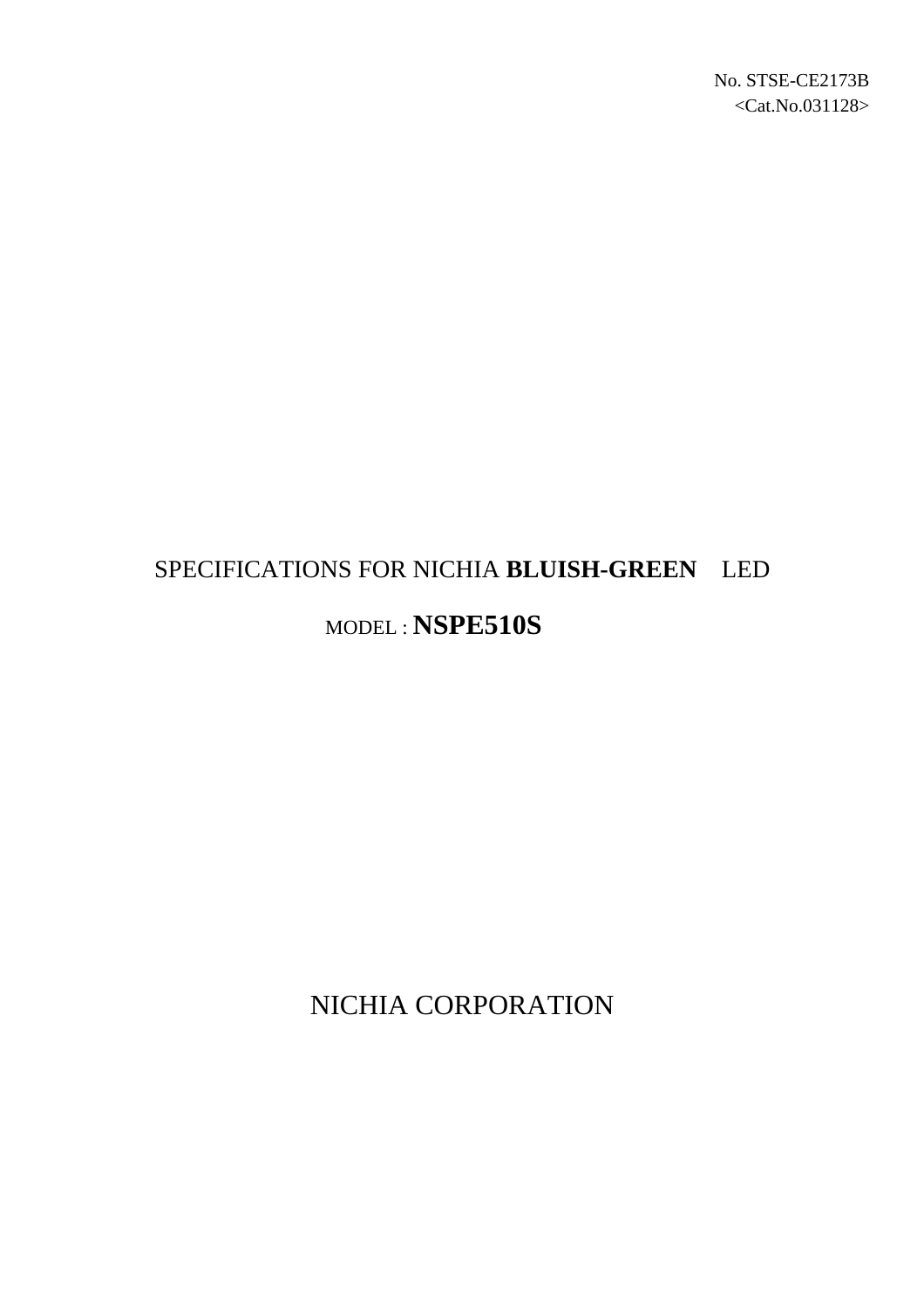#### 1.SPECIFICATIONS

| (1) Absolute Maximum Ratings |                |                                | $(Ta=25^{\circ}C)$ |
|------------------------------|----------------|--------------------------------|--------------------|
| Item                         | Symbol         | <b>Absolute Maximum Rating</b> | Unit               |
| <b>Forward Current</b>       | IF             | 30                             | mA                 |
| <b>Pulse Forward Current</b> | <b>IFP</b>     | 100                            | mA                 |
| Reverse Voltage              | <b>VR</b>      |                                |                    |
| <b>Power Dissipation</b>     | P <sub>D</sub> | 120                            | mW                 |
| <b>Operating Temperature</b> | Topr           | $-30 - + 85$                   | $\rm ^{\circ}C$    |
| <b>Storage Temperature</b>   | $T_{\rm stg}$  | $-40 \sim +100$                | $\rm ^{\circ}C$    |
| <b>Soldering Temperature</b> | Tsld           | $265^{\circ}$ C for 10sec.     |                    |

IFP Conditions : Pulse Width  $\leq$  10msec. and Duty  $\leq$  1/10

#### (2) Initial Electrical/Optical Characteristics (Ta=25°C)

| Item                   |          | Symbol | Condition      | Min. | Typ.                     | Max. | Unit                   |
|------------------------|----------|--------|----------------|------|--------------------------|------|------------------------|
| <b>Forward Voltage</b> |          | Vғ     | $IF=10$ [mA]   |      | 3.5                      | 4.0  |                        |
| <b>Reverse Current</b> |          | lr     | $V_{R} = 5[V]$ |      | $\overline{\phantom{0}}$ | 50   | $\mathsf{u}\mathsf{A}$ |
| Luminous Intensity     | Rank IE3 |        | $IF=10$ [mA]   | 400  | 3920                     |      | mcd                    |

 $*$  Luminous Intensity Measurement allowance is  $\pm$  10%.

| <b>Color Rank</b> |      | $(IF=10mA, Ta=25°C)$ |      |      |  |
|-------------------|------|----------------------|------|------|--|
|                   |      | Rank IE3             |      |      |  |
| X                 | 0.03 | 0.03                 | 0.17 | 0.17 |  |
|                   | 0.44 | 0.70                 | 0.70 | 0.44 |  |

 $*$  Color Coordinates Measurement allowance is  $\pm$  0.012.

| Average Value by Shipment Lot   |    | $(IF=10mA, Ta=25°C)$             |  |  |
|---------------------------------|----|----------------------------------|--|--|
| Symbol<br>Item                  |    | Average Control                  |  |  |
| <b>Color Coordinates</b><br>X   |    | $(x, y)$ conforms to             |  |  |
| (Average)                       |    | the ITE green color requirement. |  |  |
| Luminous Intensity<br>(Average) | Iv | $Iv > 3200$ mcd.                 |  |  |

# 2.TYPICAL INITIAL OPTICAL/ELECTRICAL CHARACTERISTICS Please refer to figure's page.

#### 3.OUTLINE DIMENSIONS AND MATERIALS

Please refer to figure's page.

| Material as follows ; | $Resin(Mold)$ : Epoxy Resin         |  |  |
|-----------------------|-------------------------------------|--|--|
|                       | Leadframe : Ag plating Copper Alloy |  |  |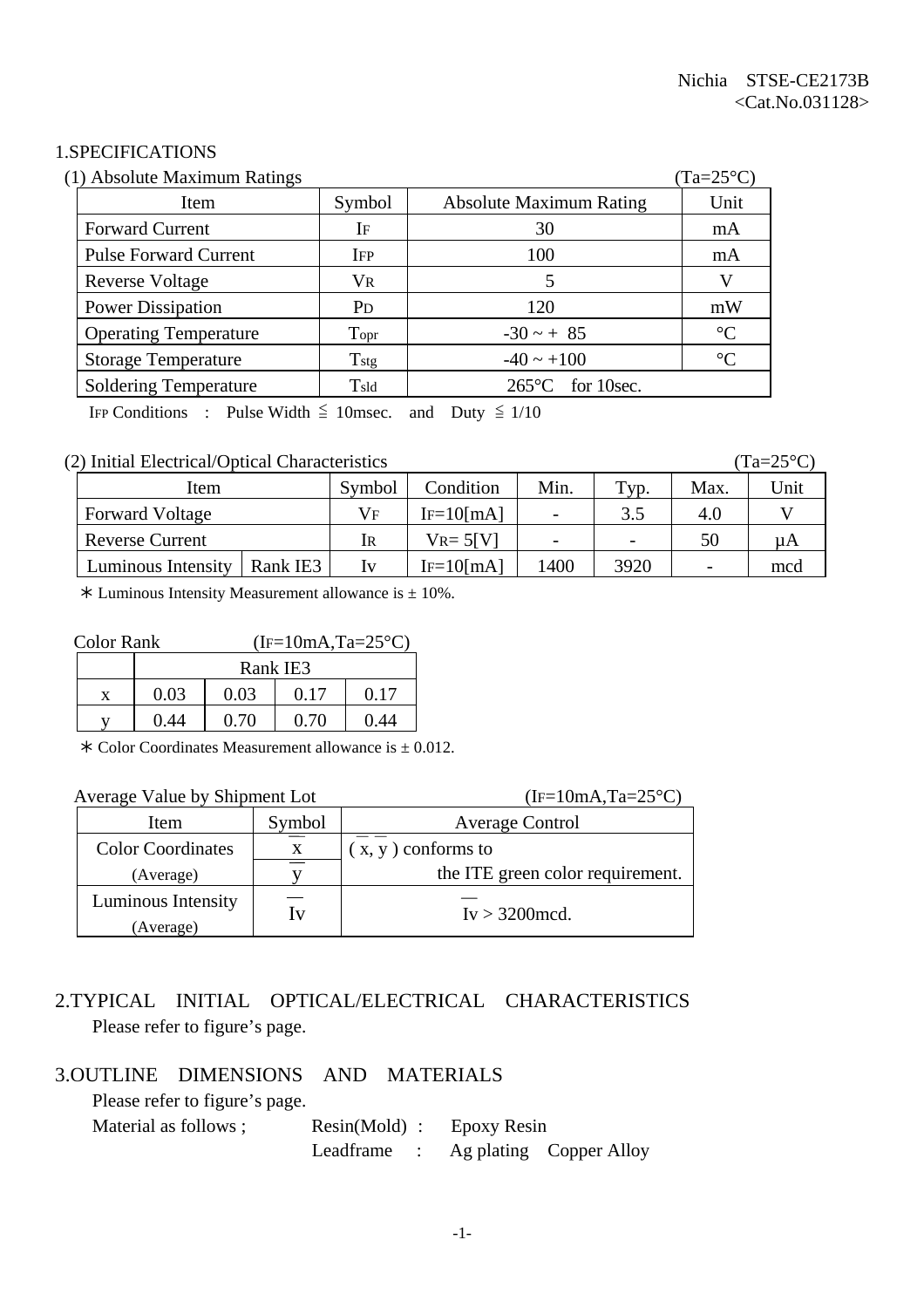## 4.PACKAGING

 · The BG-LEDs are packed in cardboard boxes after packaging in anti-electrostatic bags. Please refer to figure's page.

The label on the minimum packing unit shows ; Part Number, Lot Number, Ranking, Quantity

- · In order to protect the BG-LEDs from mechanical shock, we pack them in cardboard boxes for transportation.
- · The BG-LEDs may be damaged if the boxes are dropped or receive a strong impact against them, so precautions must be taken to prevent any damage.
- · The boxes are not water resistant and therefore must be kept away from water and moisture.
- · When the BG-LEDs are transported, we recommend that you use the same packing method as Nichia.

## 5.LOT NUMBER

The first six digits number shows **lot number**.

The lot number is composed of the following characters;

 $O\Box$  $X$  $X$  $X$  $X$  $\bot$  $\Delta$  $\blacksquare$ 

 $\circ$  - Year ( 2 for 2002, 3 for 2003)

- $\Box$  Month ( 1 for Jan., 9 for Sep., A for Oct., B for Nov.)
- $\times \times \times \times$  Nichia's Product Number

 $\triangle$  - Ranking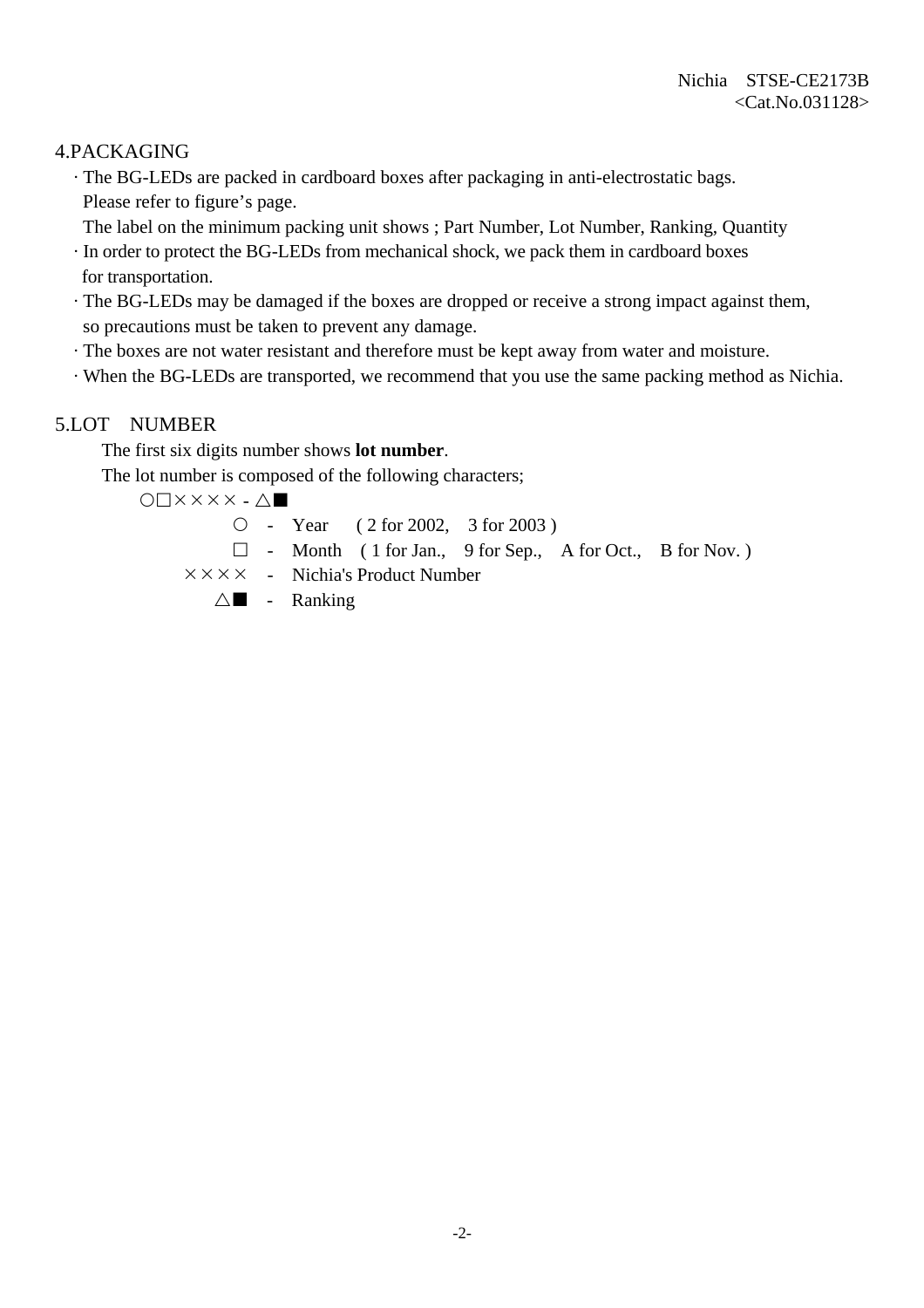# 6.RELIABILITY (1) TEST ITEMS AND RESULTS

|                                    | Standard           |                                                                        |               | Number of |
|------------------------------------|--------------------|------------------------------------------------------------------------|---------------|-----------|
| <b>Test Item</b>                   | <b>Test Method</b> | <b>Test Conditions</b>                                                 | Note          | Damaged   |
| Resistance to                      | JEITA ED-4701      | Tsld= $260 \pm 5^{\circ}$ C, 10sec.                                    | 1 time        | 0/100     |
| Soldering Heat                     | 300 302            | 3mm from the base of the epoxy bulb                                    |               |           |
| Solderability                      | JEITA ED-4701      | Tsld=235 $\pm$ 5°C,<br>5sec.                                           | 1 time        | 0/100     |
|                                    | 300 303            | (using flux)                                                           | over 95%      |           |
| <b>Thermal Shock</b>               | JEITA ED-4701      | $0^{\circ}$ C ~ $100^{\circ}$ C                                        | 100 cycles    | 0/100     |
|                                    | 300 307            | 15sec. 15sec.                                                          |               |           |
| Temperature Cycle                  | JEITA ED-4701      | $-40^{\circ}$ C ~ 25 $^{\circ}$ C ~ 100 $^{\circ}$ C ~ 25 $^{\circ}$ C | 100 cycles    | 0/100     |
|                                    | 100 105            | 30min. 5min. 30min. 5min.                                              |               |           |
| Moisture Resistance Cyclic         | JEITA ED-4701      | $25^{\circ}$ C ~ 65 $^{\circ}$ C ~ -10 $^{\circ}$ C                    | 10 cycles     | 0/100     |
|                                    | 200 203            | 90%RH 24hrs./1cycle                                                    |               |           |
| <b>Terminal Strength</b>           | JEITA ED-4701      | Load $5N(0.5kgf)$                                                      | No noticeable | 0/100     |
| (bending test)                     | 400 401            | $0^{\circ} \sim 90^{\circ} \sim 0^{\circ}$ bend 2 times                | damage        |           |
| <b>Terminal Strength</b>           | JEITA ED-4701      | Load 10N (1kgf)                                                        | No noticeable | 0/100     |
| (pull test)                        | 400 401            | $10 \pm 1$ sec.                                                        | damage        |           |
| <b>High Temperature Storage</b>    | JEITA ED-4701      | $Ta=100^{\circ}C$                                                      | 1000hrs.      | 0/100     |
|                                    | 200 201            |                                                                        |               |           |
| <b>Temperature Humidity</b>        | JEITA ED-4701      | Ta=60°C, RH=90%                                                        | 1000hrs.      | 0/100     |
| Storage                            | 100 103            |                                                                        |               |           |
| Low Temperature Storage            | JEITA ED-4701      | Ta=- $40^{\circ}$ C                                                    | 1000hrs.      | 0/100     |
|                                    | 200 202            |                                                                        |               |           |
| <b>Steady State Operating Life</b> |                    | Ta= $25^{\circ}$ C, IF= $30$ mA                                        | 1000hrs.      | 0/100     |
|                                    |                    |                                                                        |               |           |
| <b>Steady State Operating Life</b> |                    | 60°C, RH=90%, IF=20mA                                                  | 500hrs.       | 0/100     |
| of High Humidity Heat              |                    |                                                                        |               |           |
| <b>Steady State Operating Life</b> |                    | Ta=-30 $\degree$ C, IF=20mA                                            | 1000hrs.      | 0/100     |
| of Low Temperature                 |                    |                                                                        |               |           |

## (2) CRITERIA FOR JUDGING THE DAMAGE

|                                          |                         |            | Criteria for Judgement |                       |
|------------------------------------------|-------------------------|------------|------------------------|-----------------------|
| <b>Test Conditions</b><br>Symbol<br>Item |                         | Min.       | Max.                   |                       |
| <b>Forward Voltage</b>                   | Vf                      | $IF=10mA$  |                        | $U.S.L.*) \times 1.1$ |
| <b>Reverse Current</b>                   | IR                      | $V_{R=5}V$ |                        | $U.S.L.*) \times 2.0$ |
| Luminous Intensity                       | $\mathbf{I} \mathbf{V}$ | $IF=10mA$  | $L.S.L.**)\times 0.7$  |                       |

\*) U.S.L. : Upper Standard Level \*\*) L.S.L. : Lower Standard Level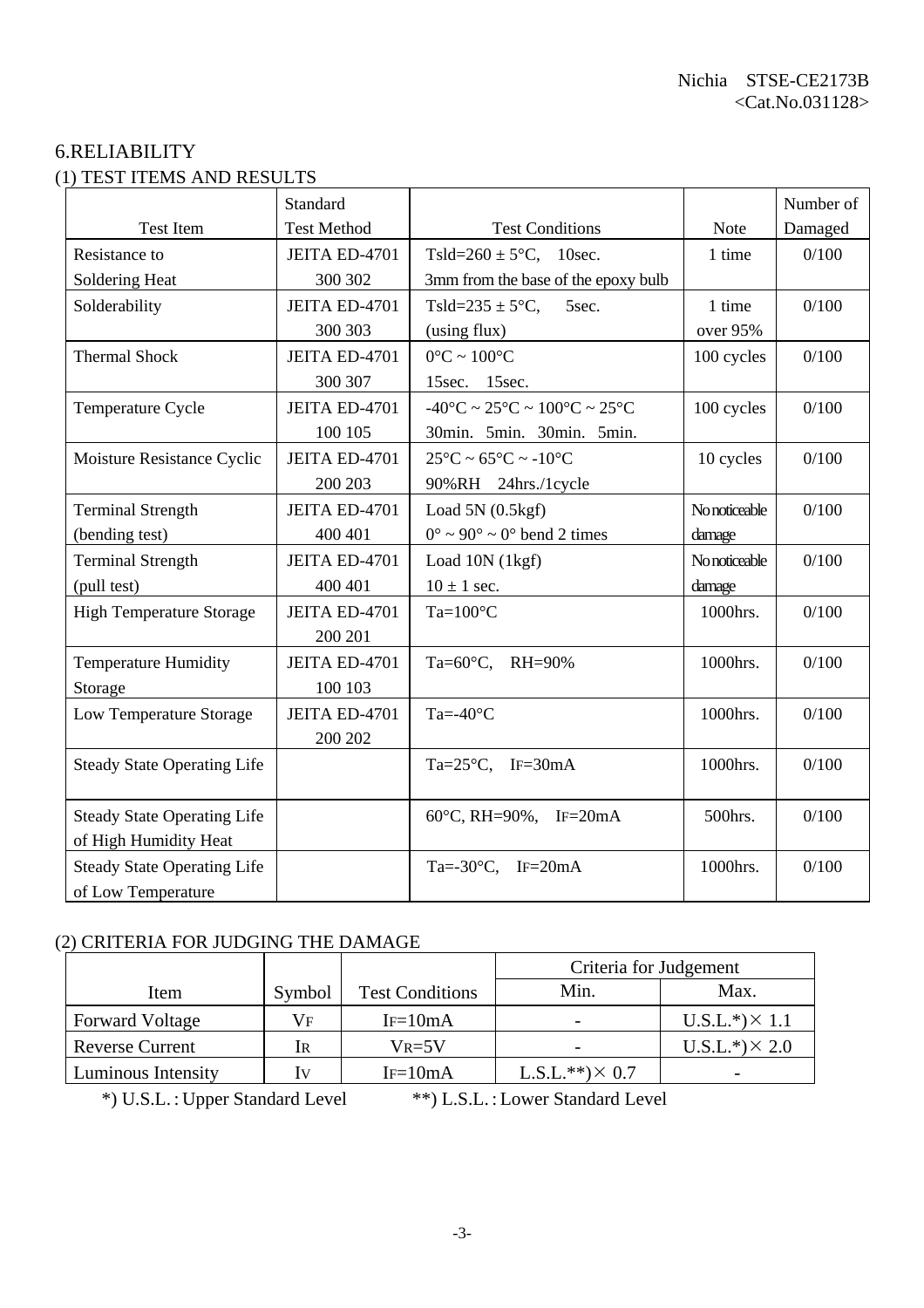# 7.CAUTIONS

(1) Lead Forming

- · When forming leads, the leads should be bent at a point at least 3mm from the base of the epoxy bulb. Do not use the base of the leadframe as a fulcrum during lead forming.
- · Lead forming should be done before soldering.
- · Do not apply any bending stress to the base of the lead. The stress to the base may damage the BG-LED's characteristics or it may break the BG-LEDs.
- · When mounting the BG-LEDs onto a printed circuit board, the holes on the circuit board should be exactly aligned with the leads of the BG-LEDs. If the BG-LEDs are mounted with stress at the leads, it causes deterioration of the epoxy resin and this will degrade the BG-LEDs.

#### (2) Storage

- · The BG-LEDs should be stored at 30°C or less and 70%RH or less after being shipped from Nichia and the storage life limits are 3 months. If the BG-LEDs are stored for 3 months or more, they can be stored for a year in a sealed container with a nitrogen atmosphere and moisture absorbent material.
- · Nichia BG-LED leadframes are comprised of a silver plated copper alloy. The silver surface may be affected by environments which contain corrosive gases and so on. Please avoid conditions which may cause the BG-LED to corrode, tarnish or discolor. This corrosion or discoloration may cause difficulty during soldering operations. It is recommended that the BG-LEDs be used as soon as possible.
- · Please avoid rapid transitions in ambient temperature, especially, in high humidity environments where condensation can occur.

## (3) Static Electricity

· Static electricity or surge voltage damages the BG-LEDs.

 It is recommended that a wrist band or an anti-electrostatic glove be used when handling the BG-LEDs. · All devices, equipment and machinery must be properly grounded. It is recommended that measures be taken against surge voltage to the equipment that mounts the BG-LEDs.

- · When inspecting the final products in which BG-LEDs were assembled, it is recommended to check whether the assembled BG-LEDs are damaged by static electricity or not. It is easy to find static-damaged BG-LEDs by a light-on test or a VF test at a lower current (below 1mA is recommended).
- · Damaged BG-LEDs will show some unusual characteristics such as the leak current remarkably increases, the forward voltage becomes lower, or the BG-LEDs do not light at the low current.

Criteria :  $(VF > 2.0V$  at IF=0.5mA)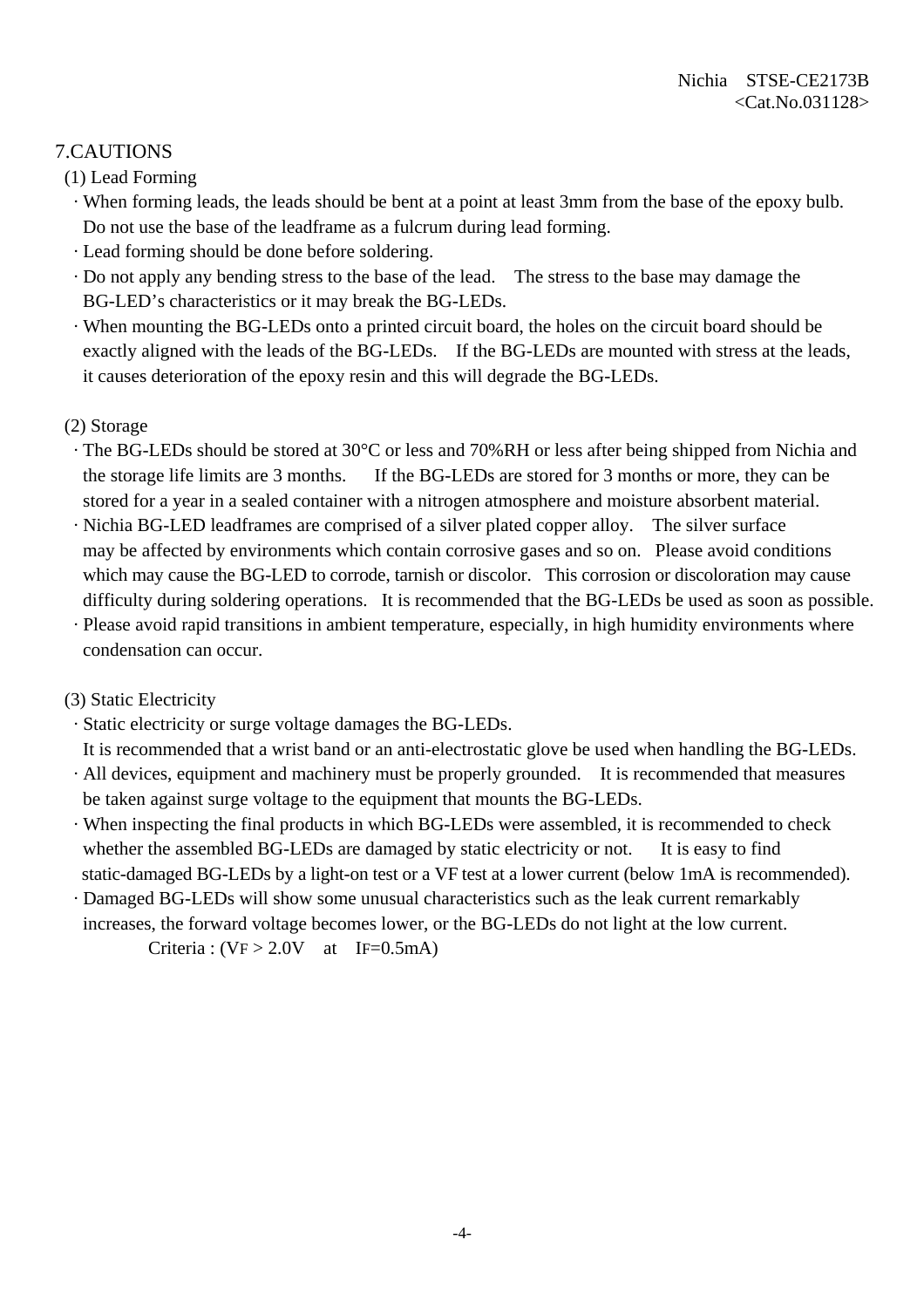## (4) Soldering Conditions

- · Nichia BG-LED leadframes are comprised of a silver plated copper alloy. This substance has a low thermal coefficient (easily conducts heat). Careful attention should be paid during soldering.
- · Solder the BG-LED no closer than 3mm from the base of the epoxy bulb. Soldering beyond the base of the tie bar is recommended.
- · Recommended soldering conditions

|                                                 | Dip Soldering           | Soldering      |                              |  |
|-------------------------------------------------|-------------------------|----------------|------------------------------|--|
| Pre-Heat                                        | $120^{\circ}$ C Max.    | Temperature    | $350^{\circ}$ C Max.         |  |
| Pre-Heat Time                                   | 60 seconds Max.         | Soldering Time | 3 seconds Max.               |  |
| Solder Bath                                     | $260^{\circ}$ C Max.    | Position       | No closer than 3 mm from the |  |
| Temperature                                     |                         |                | base of the epoxy bulb.      |  |
| Dipping Time                                    | 10 seconds Max.         |                |                              |  |
| Dipping Position<br>No lower than 3 mm from the |                         |                |                              |  |
|                                                 | base of the epoxy bulb. |                |                              |  |

- · Do not apply any stress to the lead particularly when heated.
- · The BG-LEDs must not be repositioned after soldering.
- · After soldering the BG-LEDs, the epoxy bulb should be protected from mechanical shock or vibration until the BG-LEDs return to room temperature.
- · Direct soldering onto a PC board should be avoided. Mechanical stress to the resin may be caused from warping of the PC board or from the clinching and cutting of the leadframes. When it is absolutely necessary, the BG-LEDs may be mounted in this fashion but the User will assume responsibility for any problems. Direct soldering should only be done after testing has confirmed that no damage, such as wire bond failure or resin deterioration, will occur. Nichia's BG-LEDs should not be soldered directly to double sided PC boards because the heat will deteriorate the epoxy resin.
- · When it is necessary to clamp the BG-LEDs to prevent soldering failure, it is important to minimize the mechanical stress on the BG-LEDs.
- · Cut the BG-LED leadframes at room temperature. Cutting the leadframes at high temperatures may cause failure of the BG-LEDs.

#### (5) Heat Generation

- · Thermal design of the end product is of paramount importance. Please consider the heat generation of the BG-LED when making the system design. The coefficient of temperature increase per input electric power is affected by the thermal resistance of the circuit board and density of BG-LED placement on the board, as well as other components. It is necessary to avoid intense heat generation and operate within the maximum ratings given in this specification.
- · The operating current should be decided after considering the ambient maximum temperature of BG-LEDs.
- (6) Cleaning
- · It is recommended that isopropyl alcohol be used as a solvent for cleaning the BG-LEDs. When using other solvents, it should be confirmed beforehand whether the solvents will dissolve the package and the resin or not. Freon solvents should not be used to clean the BG-LEDs because of worldwide regulations.
- · Do not clean the BG-LEDs by the ultrasonic. When it is absolutely necessary, the influence of ultrasonic cleaning on the BG-LEDs depends on factors such as ultrasonic power and the assembled condition. Before cleaning, a pre-test should be done to confirm whether any damage to the BG-LEDs will occur.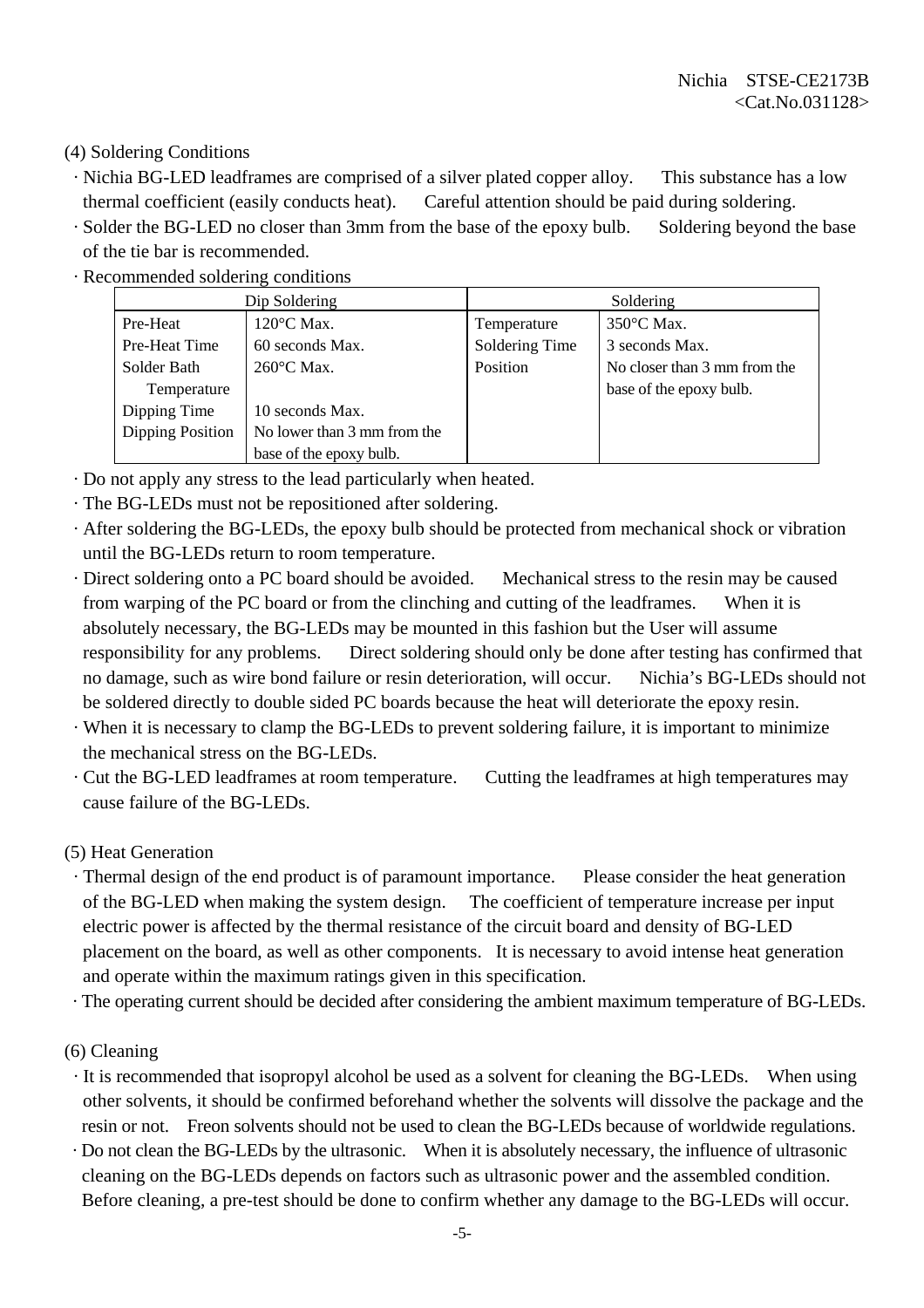### (7) Safety Guideline for Human Eyes

 · In 1993, the International Electric Committee (IEC) issued a standard concerning laser product safety (IEC 825-1). Since then, this standard has been applied for diffused light sources (BG-LEDs) as well as lasers. In 1998 IEC 60825-1 Edition 1.1 evaluated the magnitude of the light source. In 2001 IEC 60825-1 Amendment 2 converted the laser class into 7 classes for end products. Components are excluded from this system. Products which contain visible BG-LEDs are now classified as class 1. Products containing UV LEDs are class 1M. Products containing BG-LEDs can be classified as class 2 in cases where viewing angles are narrow, optical manipulation intensifies the light, and/or the energy emitted is high. For these systems it is recommended to avoid long term exposure. It is also recommended to follow the IEC regulations regarding safety and labeling of products.

#### (8) Others

- · If the BG-LEDs are being used after being fixed into a case (container, box, etc...) the BG-LEDs must not be mounted so that the epoxy lens is pressed or glued onto a plastic (or metal) board.
- · Flashing lights have been known to cause discomfort in people; you can prevent this by taking precautions during use. Also, people should be cautious when using equipment that has had BG-LEDs incorporated into it.
- · These BG-LEDs are designed and manufactured for standard applications of traffic signals. It is recommended to consult with Nichia in advance if these BG-LEDs are used for other applications.
- · User shall not reverse engineer by disassembling or analysis of the BG-LEDs without having prior written consent from Nichia. When defective BG-LEDs are found, the User shall inform Nichia directly before disassembling or analysis.
- · The formal specifications must be exchanged and signed by both parties before large volume purchase begins.
- · The appearance and specifications of the product may be modified for improvement without notice.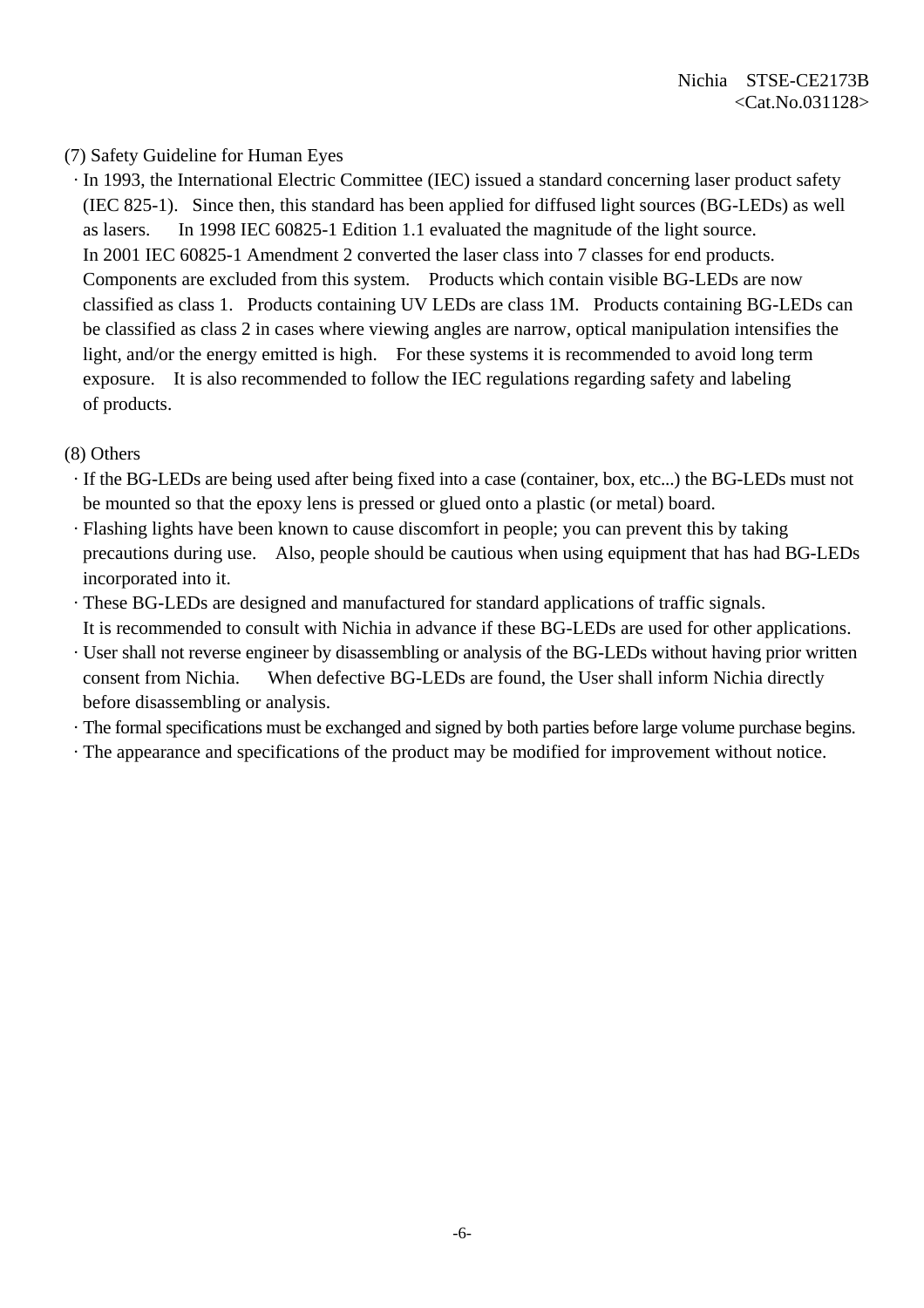

 $\ast$  Color Coordinates Measurement allowance is  $\pm$  0.012.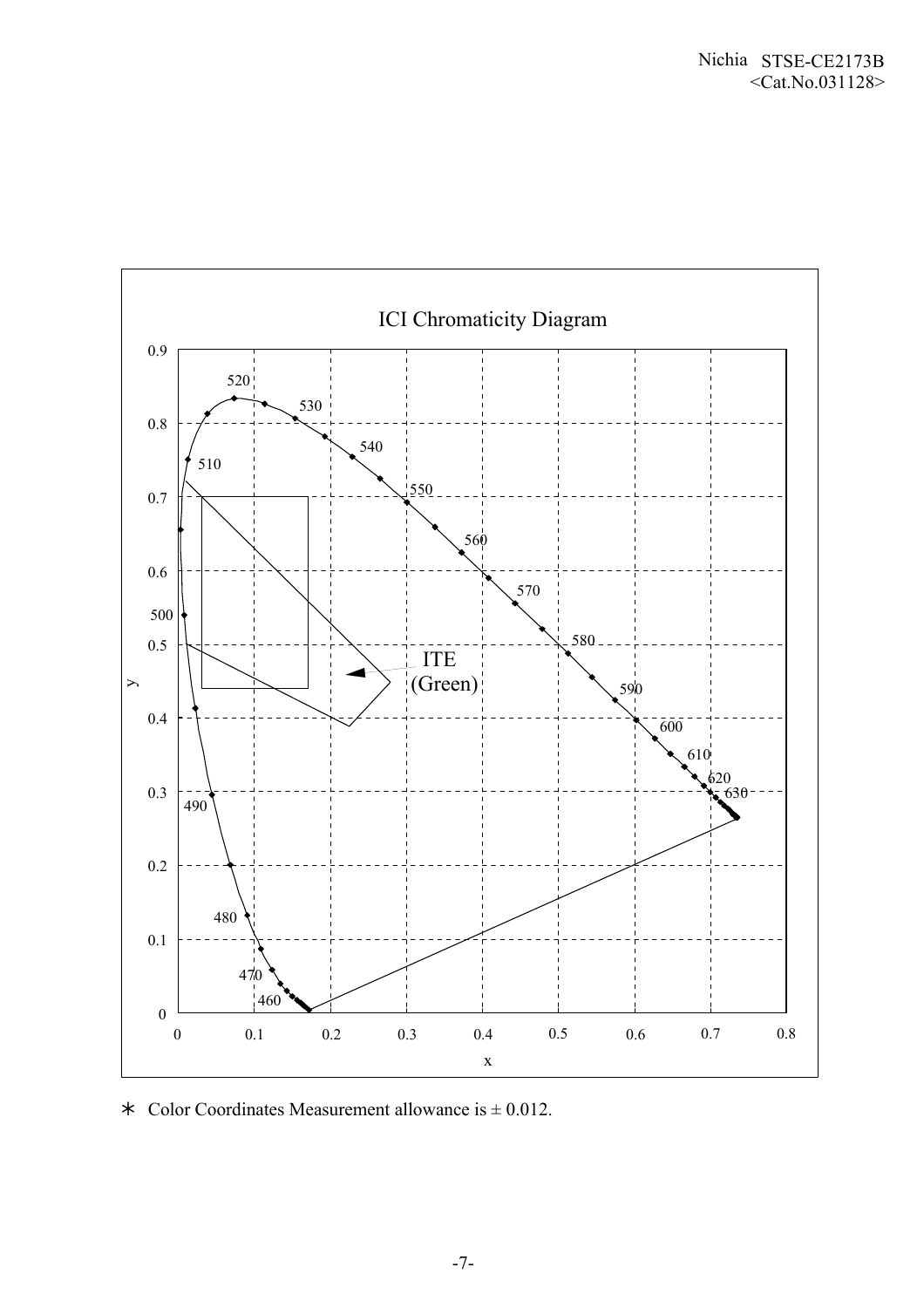

 $\bigotimes$ .No. 031128 > Nichia S TSE - CE2173 B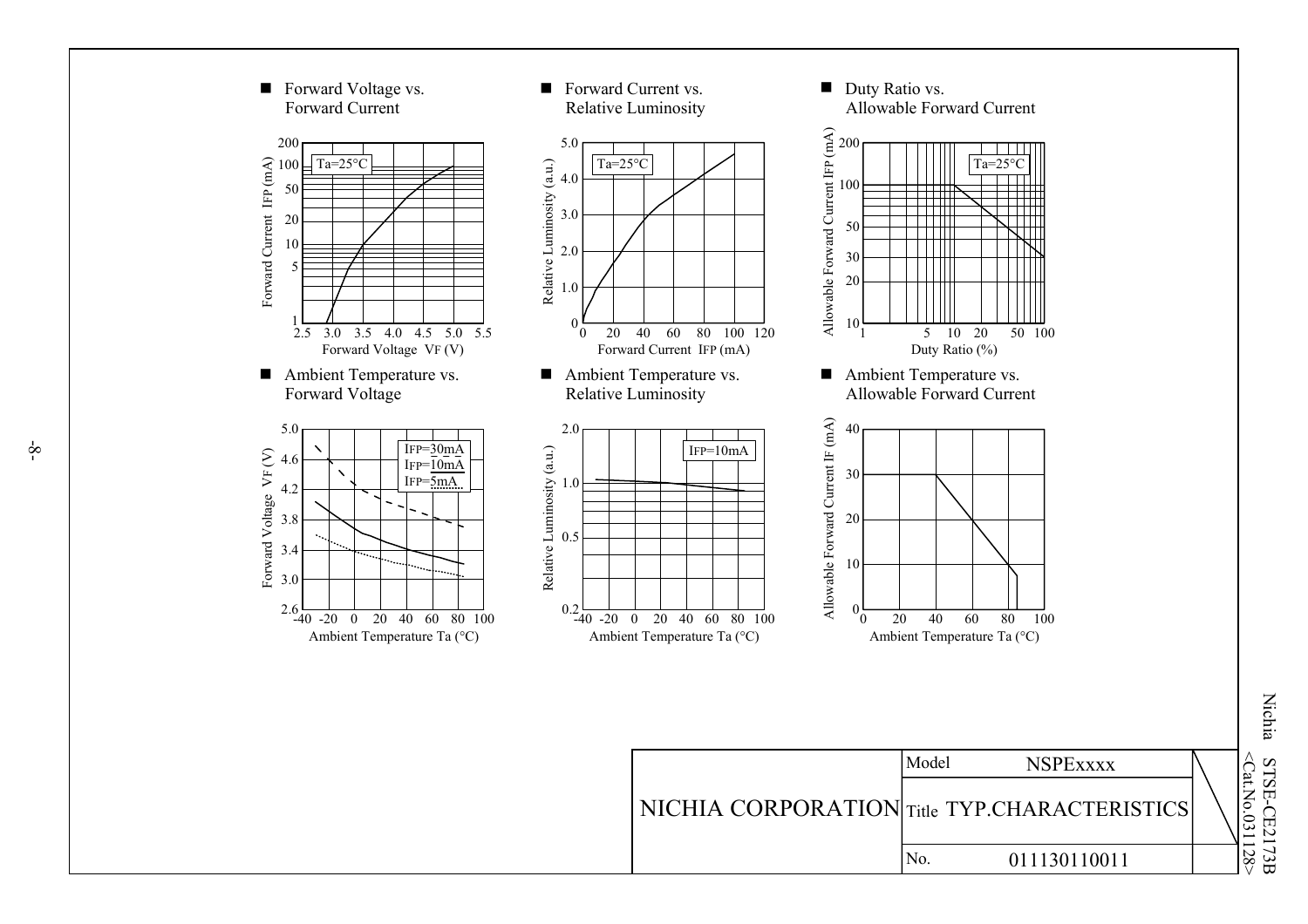

031128 > Nichia S TSE - CE2173 B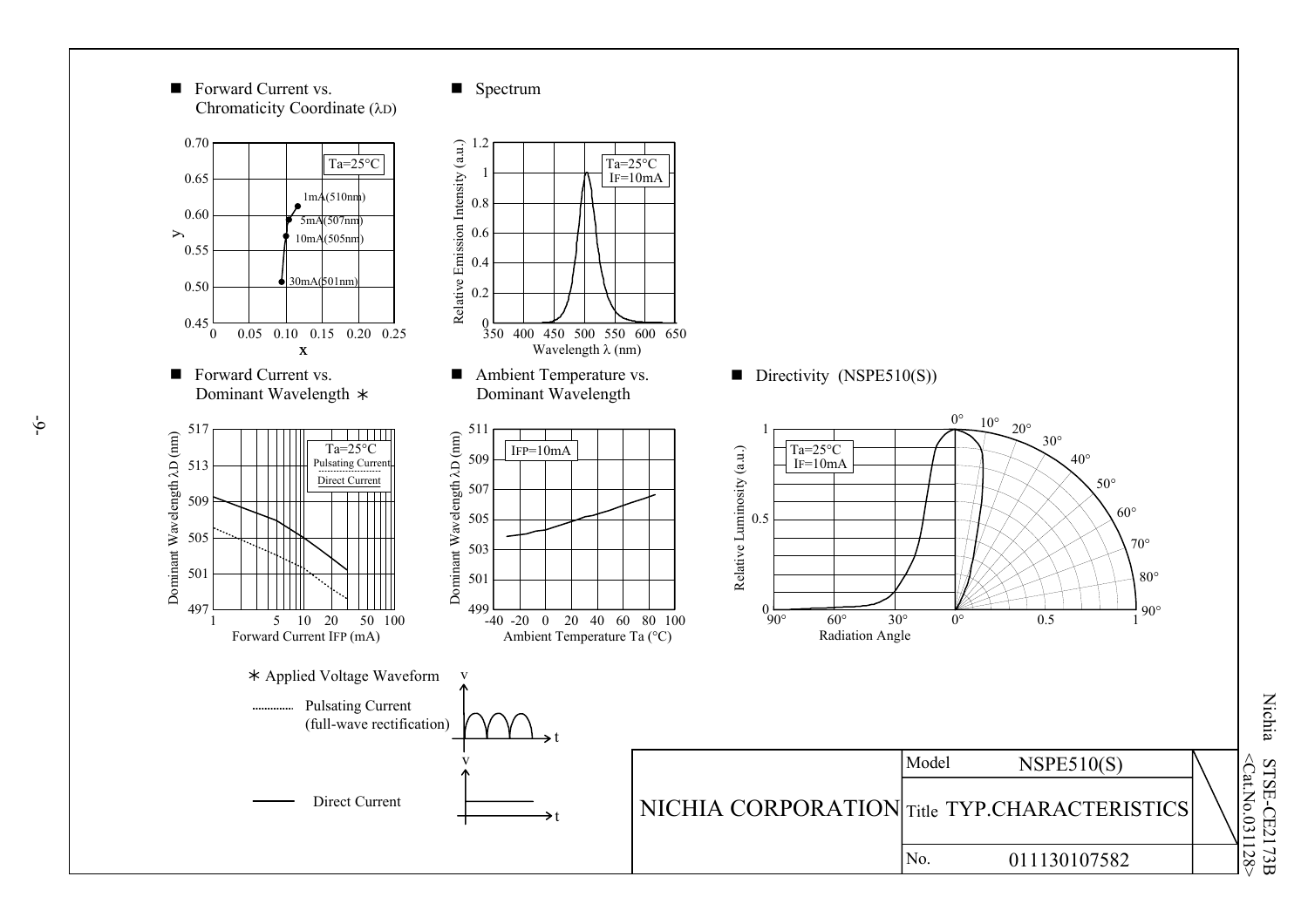

Nichia STSE-CE2173  $\Xi$  $\langle Cat. No. 0$ 31128 >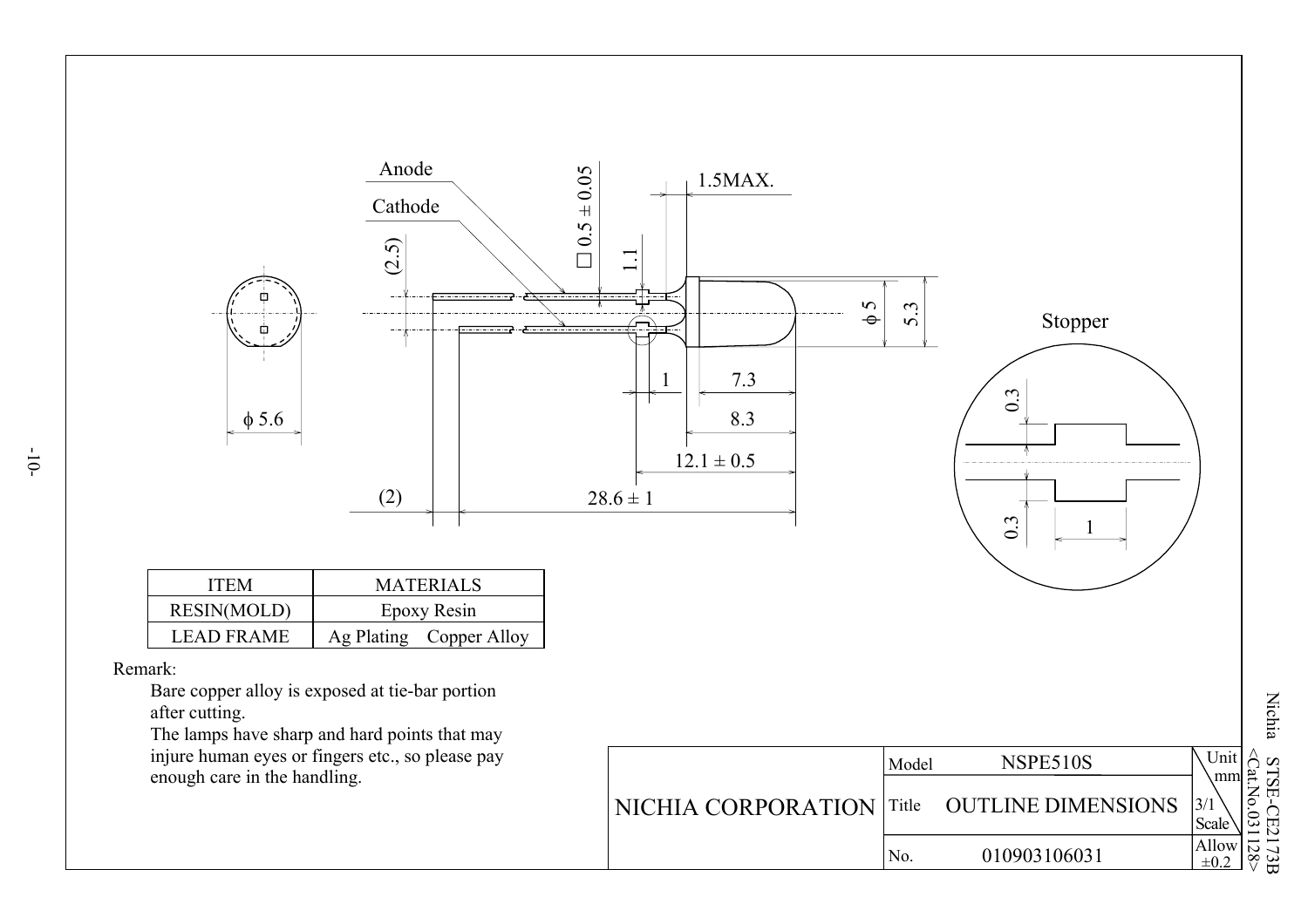

**Nichia** Nichia STSE-C  $\leq$ Cat.No.031128> <Cat.No.031128 E21 7 3 B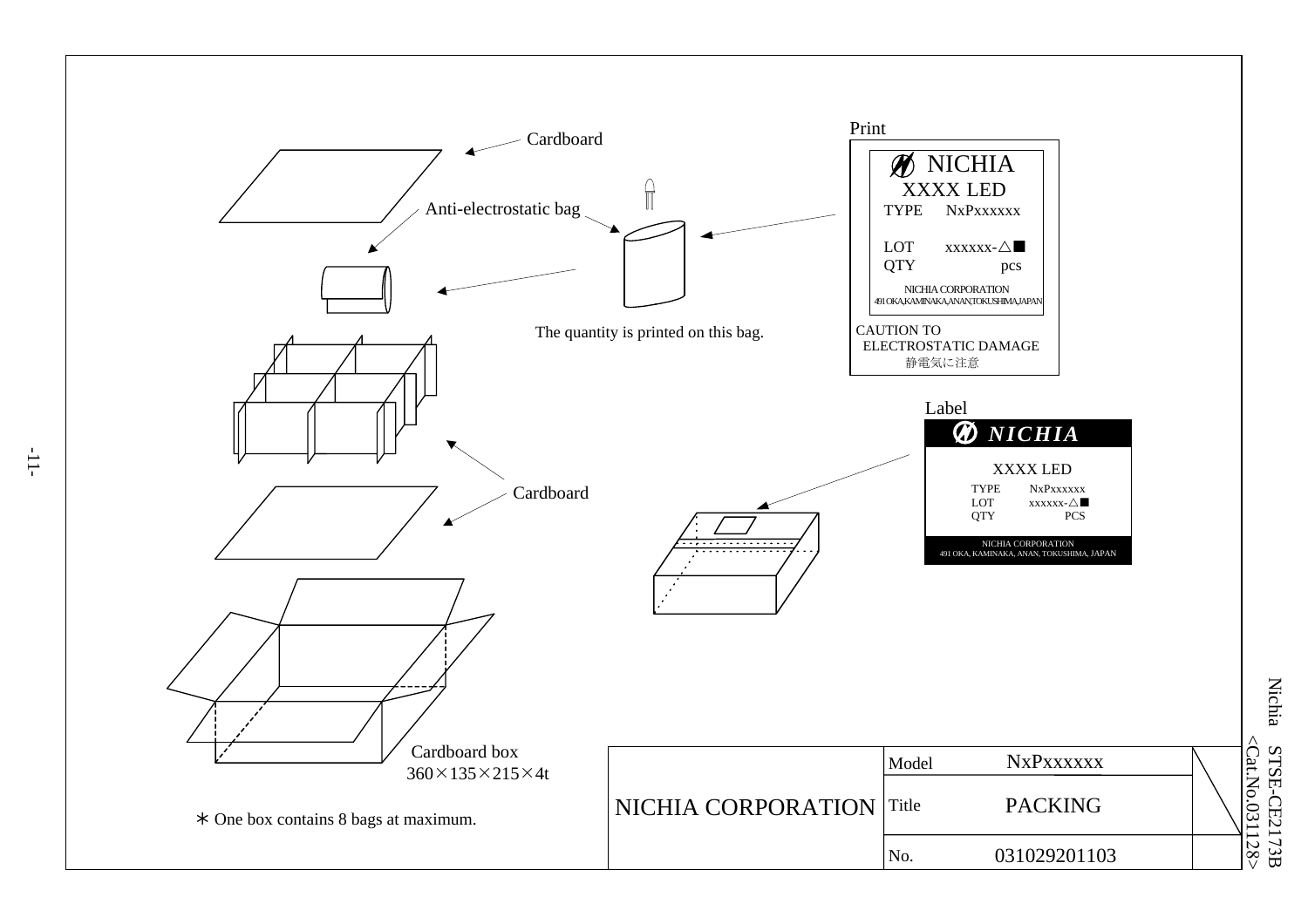

**Nichia** Nichia STSE-C  $\leq$ Cat.No.031128>  $<$ Cat.No.031128 E21 7 3 B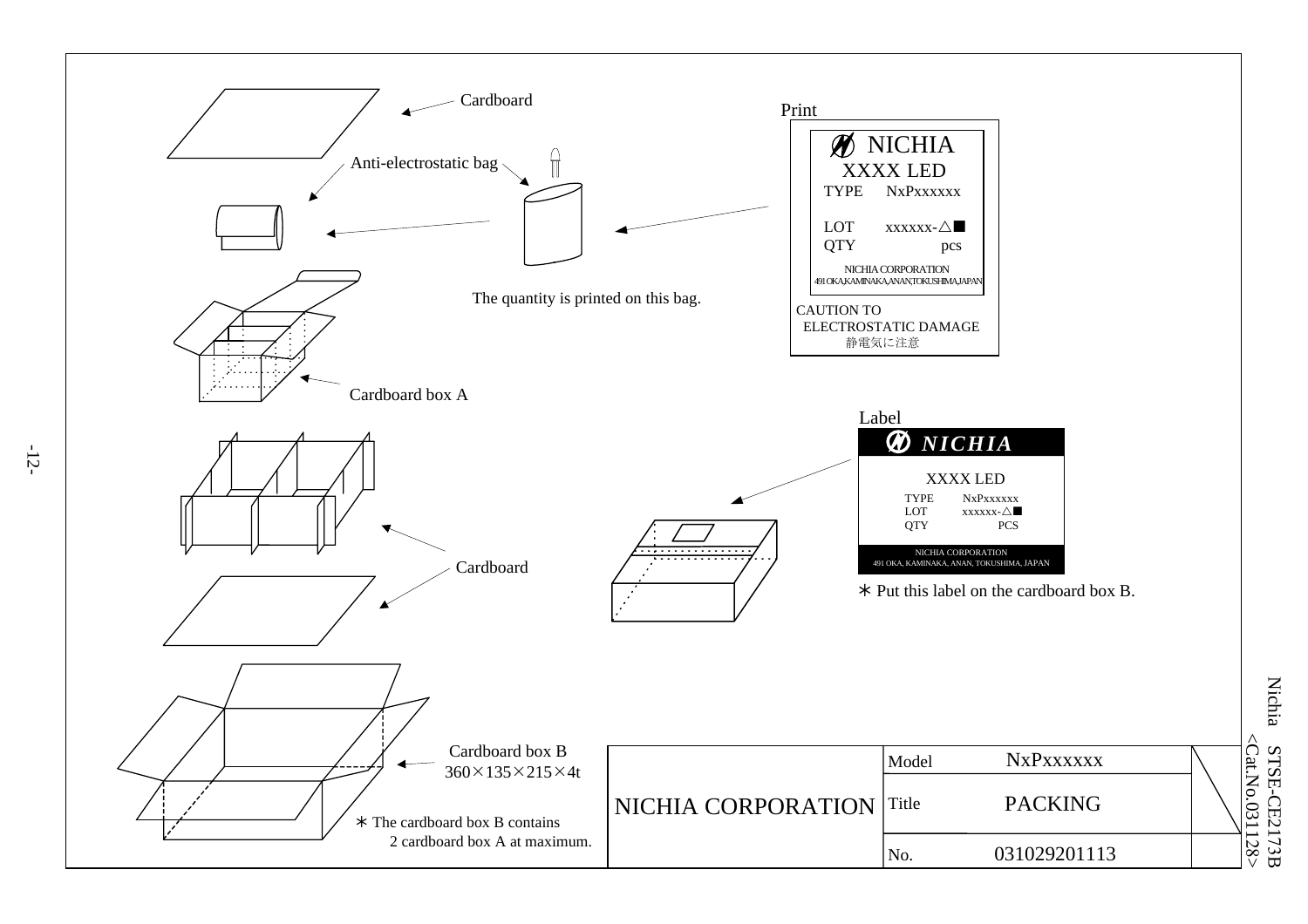

**Nichia** Nichia STSE-C  $<$ Cat.No.031128 E 217 3 B